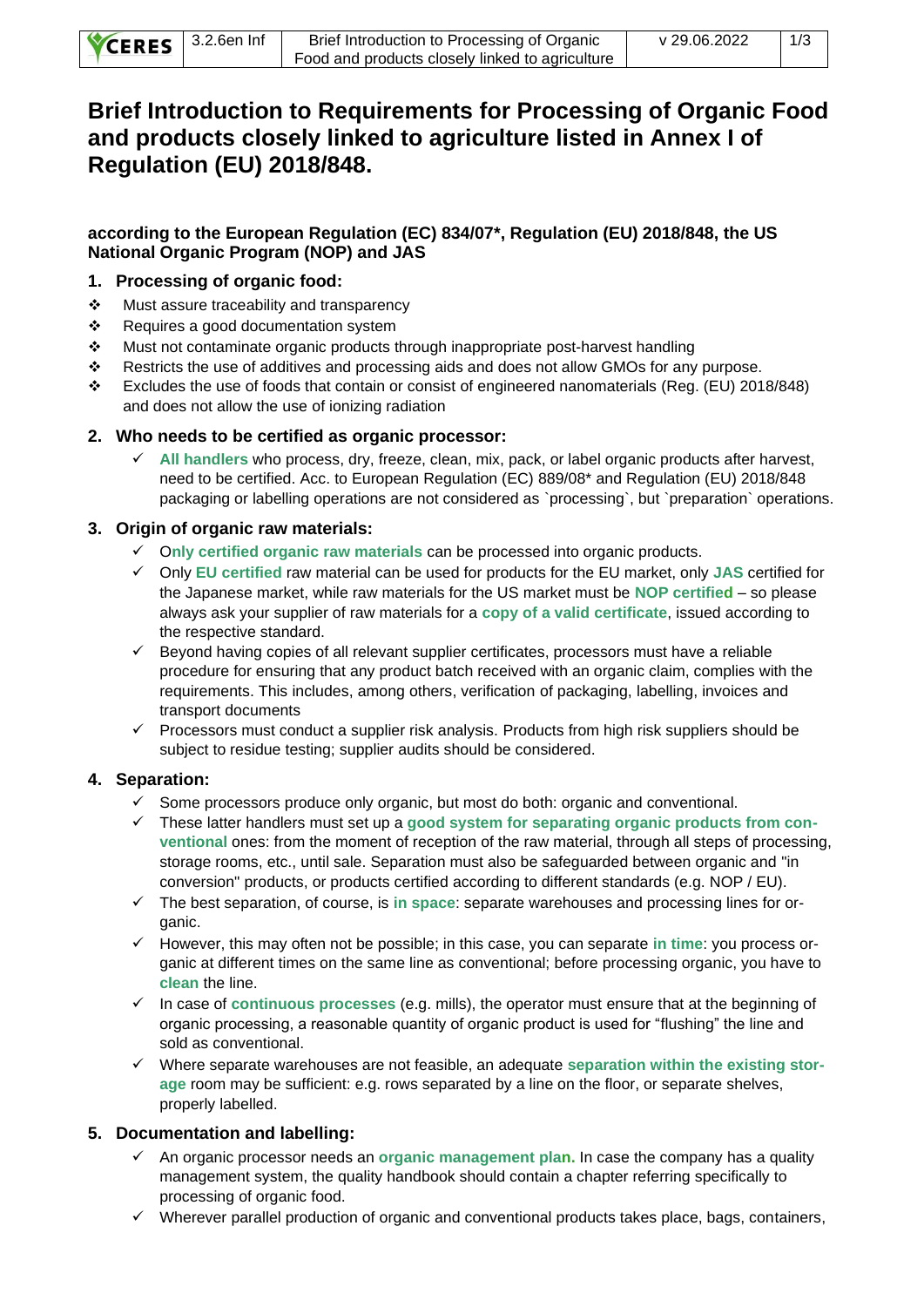| CERES 3.2.6en Inf | Brief Introduction to Processing of Organic     | v 29.06.2022 | 2/3 |
|-------------------|-------------------------------------------------|--------------|-----|
|                   | Food and products closely linked to agriculture |              |     |

boxes with organic products have to be **labelled**, at all steps throughout your facility.

- ✓ The operator has to keep and file **supplier certificates, waybills, reception notes, processing records, storage books, and invoices**; all these records have to refer to "organic".
- $\checkmark$  For products certified equivalent or according to the EU standard, the CERES certifier code **Countrycode-BIO-140** (for Chile: CL-BIO-005) should be used on all labels, delivery notes, invoices and other relevant documents related to organic sales.
- ✓ Organic processors need a good **bookkeeping** system, allowing evaluating whether the quantity of purchased raw material is consistent with the quantity of finished product sold.
- ✓ Except for open raw material arriving directly from the field, only **packed or sealed** and labelled products must be accepted for organic processing, unlabelled products should be returned to the supplier.
- ✓ In addition, **JAS** requires "**grading**" records: before selling products with the JAS logo, the producer has to double-check and record fulfilment of JAS standards.

### **6. Traceability:**

- $\checkmark$  Everything mentioned under (3), (4), and (5), has to do with traceability, but since this is such a crucial point, here again: the organic market can develop only if the consumer trusts that the origin of what is on his/her plate, can be traced back to the organic farm.
- $\checkmark$  It is impossible to require the same level of traceability for such different processes as fresh fruit packers (where traceability back to the field level should be easy), dairies, oil mills, or noodle factories. The **highest possible level of traceability** should be pursued in every given situation.

### **7. Additives, processing aids**

 $\checkmark$  Non-agricultural additives and processing aids, which can be used for organic products, are restricted to those allowed by the respective standard. Please refer to the following:

| Reg. (EC) 889/08   | Reg. (EU) 2018/848                                                                                                    | <b>NOP</b>   | <b>JAS</b>                   |
|--------------------|-----------------------------------------------------------------------------------------------------------------------|--------------|------------------------------|
| Annex VIII.A and B | Annex V (Section A1<br>and A2) of<br><b>COMMISSION</b><br><b>IMPLEMENTING</b><br><b>REGULATION (EU)</b><br>2021/1165. | $\S$ 205.605 | Table 1 of Notification 1606 |

# **8. Labelling of multi ingredient products:**

The following table gives an overview of **labelling** requirements for the different categories\*\*:

#### **NOP:**

| 100% organic                                      | Organic                                                                                                                                                                                                                       | <b>Made with organic</b>                                                   | (Only reference to or-<br>ganic ingredients)                       |
|---------------------------------------------------|-------------------------------------------------------------------------------------------------------------------------------------------------------------------------------------------------------------------------------|----------------------------------------------------------------------------|--------------------------------------------------------------------|
| Only organic<br>agricultural in-<br>gredients, no | Minimum 95% of organic agricultural<br>ingredients                                                                                                                                                                            | Minimum 70% of organic<br>agricultural ingredients;<br>no use of USDA seal | Less than 70% of<br>organic ingredients; no<br>use of USDA seal or |
| processing aids                                   | non-organic ingredients without use of excluded methods or<br>substances; agricultural non-organic ingredients according to §<br>205.606; non-agricultural ingredients and processing aids only<br>according to $\S$ 205.605. |                                                                            | certifier's logo                                                   |

#### **Regulation (EC) 834/07**:

| <b>Organic</b>                                                                                         | With organic ingredients                                                                                  |  |
|--------------------------------------------------------------------------------------------------------|-----------------------------------------------------------------------------------------------------------|--|
| Minimum 95% of organic ingredients;                                                                    | According to Reg. 834/07, there is no minimum percentage of organic<br>ingredients                        |  |
| Rest of 5 % nonorganic (agricultural)<br>ingredients only according to Annex IX<br>of Reg. (EC) 889/08 | No restrictions for non-organic agricultural ingredients, as long as they<br>are not genetically modified |  |
| Non-agricultural ingredients and processing aids only according to Annexes VIII A and B                |                                                                                                           |  |
| Reference to organic only on the list of ingredients, not on the general label.                        |                                                                                                           |  |